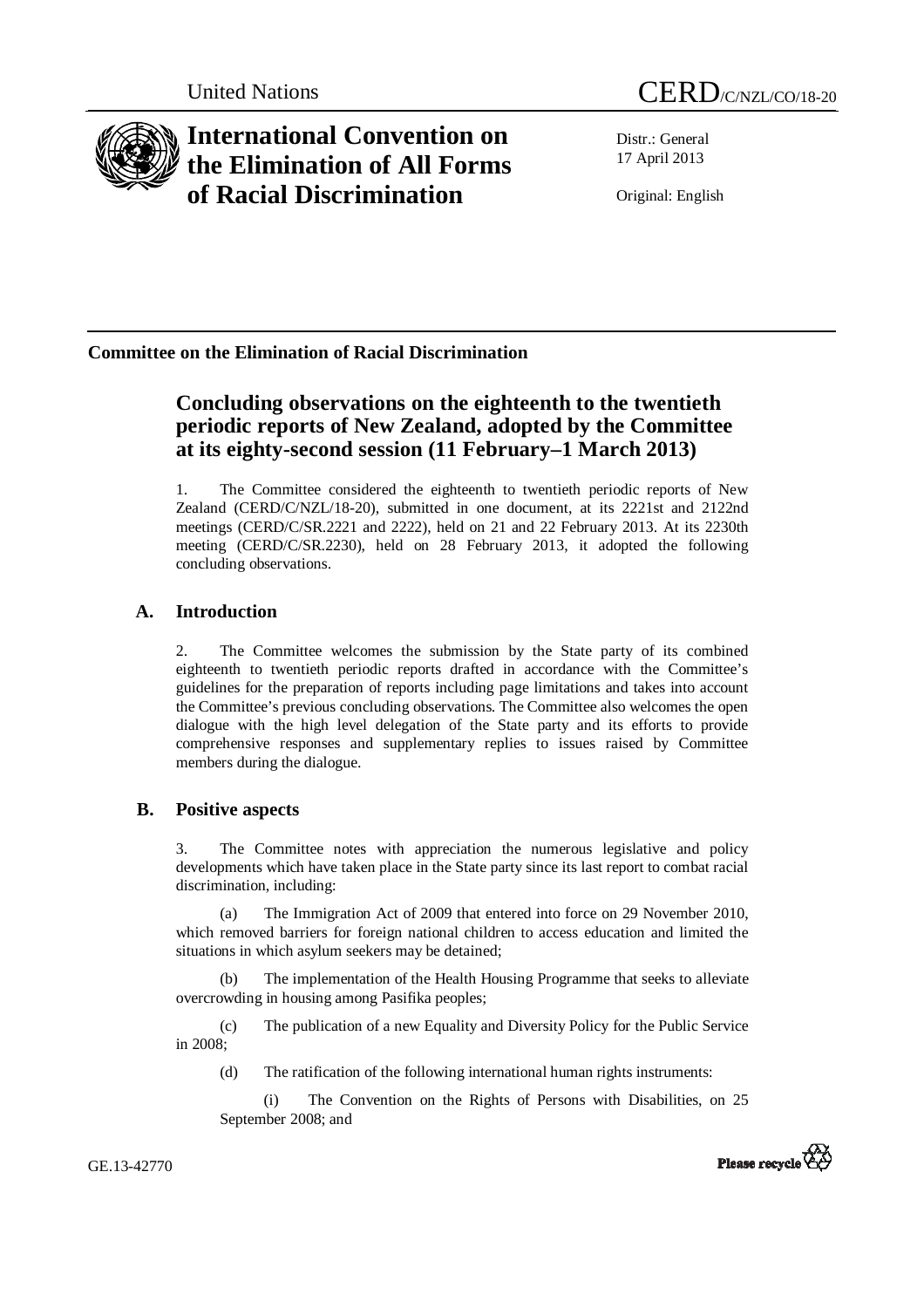(ii) Optional Protocol to the Convention on the Rights of the Child on the Sale of Children, Child Prostitution and Child Pornography, on 20 September 2011.

(e) The official endorsement of the United Nations Declaration of the Rights of Indigenous Peoples of 2007 (albeit with some qualifications), as well as the New Zealand Supreme Court's reliance on the Declaration in construing the scope of Mãori rights to freshwater and geothermal resources in the case between the New Zealand Mãori Council et al and the Attorney General et al SC 98/2012, [2013] NZSC 6, whose judgement was delivered on 27 February 2013.

4. The Committee welcomes the numerous valuable programmes, strategies and other initiatives aimed at improving ethnic relations and raising the awareness of the population with regard to racial discrimination, integration, tolerance and multiculturalism, including the Youth Employment Package, the Alcohol and Other Drugs Courts, the New Zealand Police ethnic strategy and recommendations included in the study "A Fair Go For All?".

5. The Committee welcomes the contributions of the Race Relations Commissioner to the Committee's work, as well as the active engagement of and contributions from organizations of civil society.

## **C. Concerns and recommendations**

#### **National human rights institution**

6. While noting that the proposed Human Rights Amendment Bill is designed in part to improve the effectiveness and efficiency of the Human Rights Commission and to broaden its mandate to cover matters such as disability, the Committee is concerned that this amendment may negatively affect the visibility, accessibility and independence of the Race Relations Commissioner (art. 2).

**The Committee recommends that the State party consider retaining the designation of the Race Relations Commissioner in order to maintain its visibility and accessibility in the State party. The Committee also recommends that the State party ensure that any change effected by this amendment guarantees the independence of the Race Relations Commissioner to undertake its mandate effectively.** 

#### **Treaty of Waitangi**

7. The Committee recalls its previous concluding observations (CERD/C/NZL/CO/17, para. 13) and notes with regret that the Treaty of Waitangi is not a formal part of domestic law even though the State party considers it the founding document of the nation. The Committee also notes that the decisions rendered by the Waitangi Tribunal are not binding. The Committee notes that a constitutional review is underway and an independent Constitutional Advisory Panel has been appointed that will consider a wide range of issues including the role of the Treaty of Waitangi within the State party's constitutional arrangements (art. 2 and 5).

**The Committee recalls its previous recommendation (CERD/C/NZL/CO/17, para. 13), and urges the State party to ensure that public discussions and consultations are held on the status of the Treaty of Waitangi within the context of the ongoing constitutional review process. In particular, the Committee recommends that public discussions and consultations focus, inter alia, on whether the Treaty of Waitangi should be entrenched as a constitutional norm. The Committee further recommends that the State party consider adopting the recommendation by the Special Rapporteur on the rights of indigenous peoples that any departure from the decisions of the Waitangi Tribunal be accompanied by a written justification by the government.**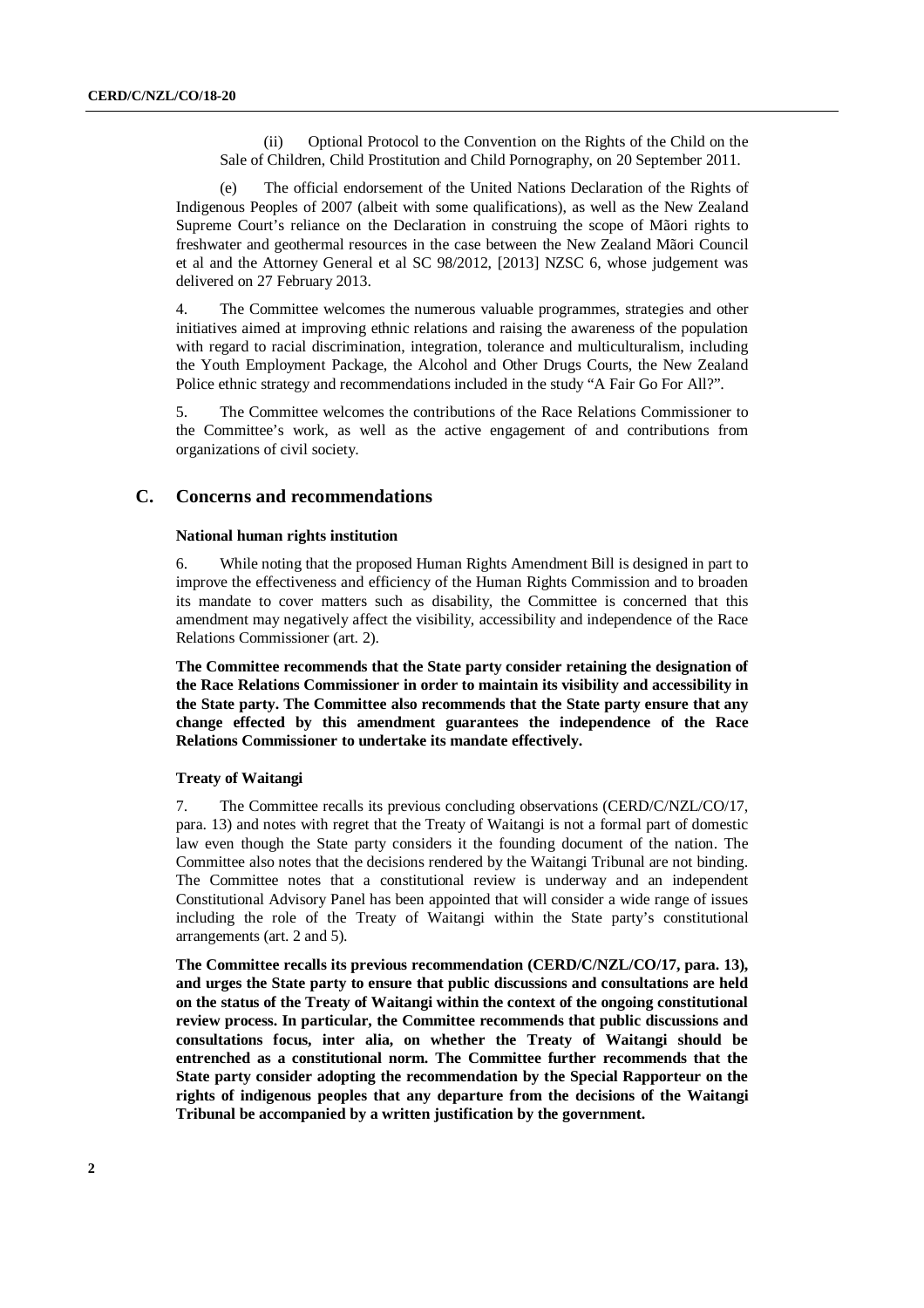#### **National action plan on human rights**

8. The Committee notes the lack of a comprehensive national human rights action plan in the State party after the 2005 human rights action plan reached its completion point. However, the Committee notes the State party's intention to develop a new human rights action plan, under the aegis of the National Human rights Commission, in connection with the universal periodic review process (art. 2).

**The Committee urges the State party to adopt a national action plan on human rights and ensure that it includes plans on how to combat racial discrimination in line with the Durban Declaration and Programme of Action. The Committee further recommends that the State party undertake adequate consultations with relevant stakeholders in developing the Action Plan.** 

#### **Incitement to racial hatred and violence**

9. While commending the State party for its legislation to combat incitement to racial disharmony under the Human Rights Act, the Committee is concerned at the absence of a comprehensive strategy to address incitement to racial hatred committed in cyberspace. The Committee, however, notes the intention of the State party to develop legislation to address the problem of incitement to racial hatred on the Internet, including the problem of cyberbullying (arts. 2 and 4).

**The Committee recommends that the State party develop a comprehensive legislative framework for addressing the problem of incitement to racial hatred on the Internet in conformity with article 4 of the Convention**.

#### **Political racist speech**

10. The Committee regrets the recent inflammatory remarks by a Member of Parliament vilifying persons from Central Asia or the Middle East based on their skin colour and country of origin as well as their religion, but welcomes the strong criticism of such statements by the Minister of Justice and Ethnic Affairs and the Race Relations Commissioner, among others, as well as the unanimous resolution passed by the Parliament reaffirming the State party's commitment to preserving an inclusive multi-ethnic society (arts. 4, 5 and 7).

**The Committee urges the State party to intensify its efforts to promote ethnic harmony through, inter alia, raising awareness in order to combat existing stereotypes and prejudices against certain ethnic and religious groups.** 

#### **Administration of justice**

11. The Committee notes the efforts made by the State party to address the overrepresentation of members of Mãori communities in the criminal justice system, such as the introduction of the "Better Public Services" programmes, the "Drivers of Crime" initiative and reforms to the jury selection system with regard to the pool of jurors. The Committee, however, remains concerned at the disproportionately high rates of incarceration and the overrepresentation of members of the Mãori and Pasifika communities at every stage of the criminal justice system (arts. 2, 4, 5 and 6).

**Recalling its previous concluding observations (CERD/C/NZL/CO/17, para. 21) and its general recommendation No. 31 (2005) on the prevention of racial discrimination in the administration and functioning of the criminal justice system, the Committee urges the State party to intensify its efforts to address the overrepresentation of members of the Mãori and Pasifika communities at every stage of the criminal justice**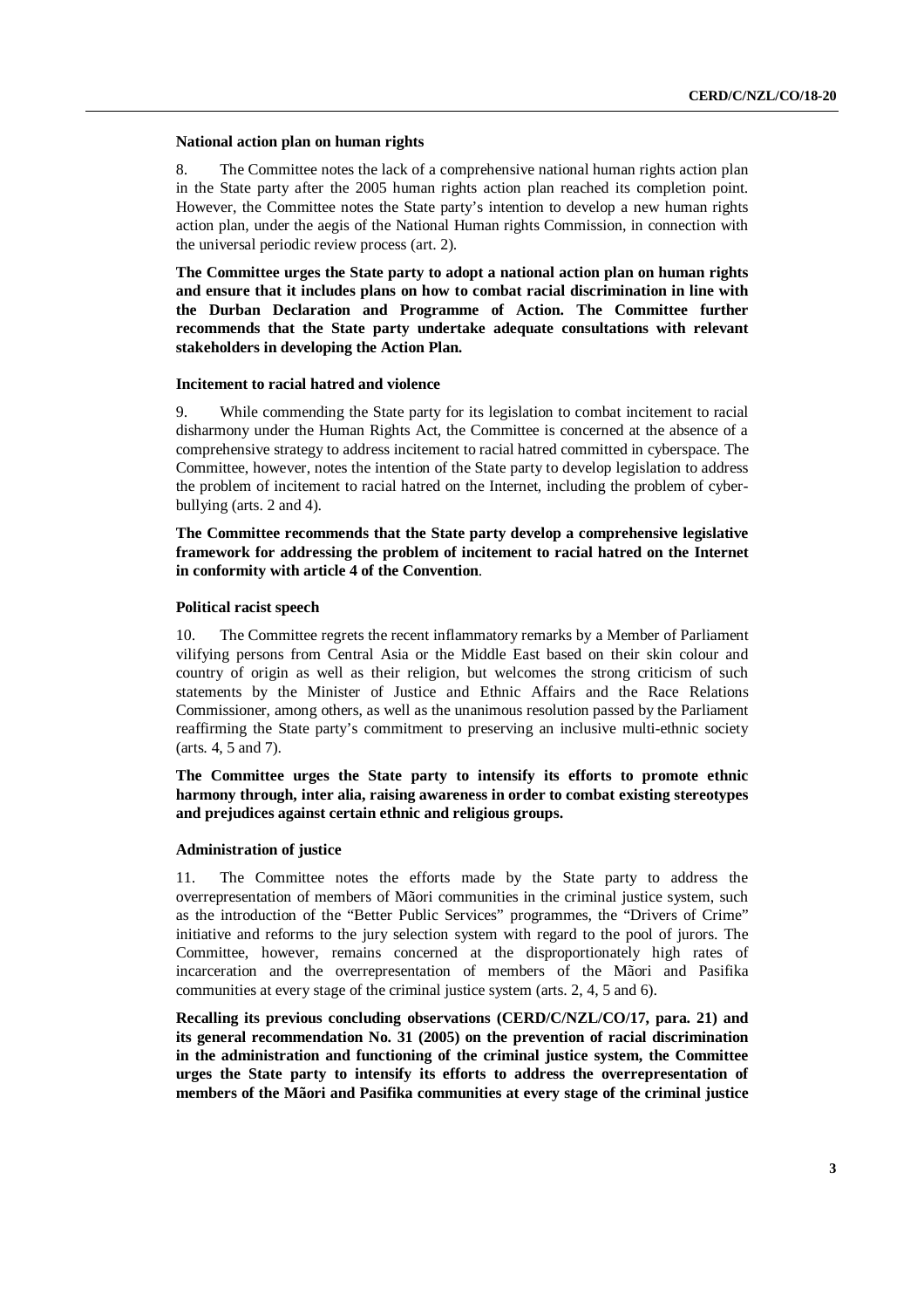**system. In this regard, the Committee urges the State party to provide comprehensive data in its next periodic report on progress made to address this phenomenon.** 

12. The Committee is concerned at the absence of data on cases of racial discrimination punished or otherwise sanctioned by the public authorities of New Zealand (arts. 2 and 6).

**The Committee recommends that the State party include in its next periodic report data concerning such cases considered by the judiciary and other competent authorities in accordance with the provisions of the Convention**.

#### **Indigenous peoples**

13. While commending the State party for its repeal of the Foreshore and Seabed Act of 2004, the Committee remains concerned that the Marine and Coastal Areas (Takutai Moana) Act of 2011 contains provisions that, in their operation, may restrict the full enjoyment by Mãori communities of their rights under the Treaty of Waitangi, such as the provision requiring proof of exclusive use and occupation of marine and coastal areas without interruption since 1840 (arts. 2 and 5).

**The Committee urges the State party to continue to review the Marine and Coastal Area (Takutai Moana) Act of 2011 with a view to facilitating the full enjoyment of the rights by Mãori communities regarding the land and resources they traditionally own or use, and in particular their access to places of cultural and traditional significance**.

14. The Committee welcomes the Waitangi Tribunal's 2011 Wai 262 decision regarding Mãori intellectual and cultural property rights, which makes recommendations for changes in law, policy and practice on matters relating to traditional knowledge, genetic and biological resources of indigenous species, and the relation of Mãori communities with the environment in connection with conservation, language, cultural heritage, traditional healing and medicine, and proposes a partnership framework for Crown-iwi relations in this sphere. The Committee, is concerned, however, that the State party has not yet announced a timetable for implementing this decision (arts. 2, 5 and 6).

**The Committee recommends that the State party promptly announce a timetable to implement the Waitangi Tribunal's decision in a manner that fully protects the intellectual property rights of Mãori communities over their traditional knowledge and genetic and biological resources.** 

#### **Structural discrimination**

15. The Committee notes the efforts of the State party to improve the status of the Mãori and Pasifika communities in New Zealand society, and welcomes the State party's recognition that structural discrimination in the State party is partly responsible for the persistent poor outcomes that the members of the Mãori and Pasifika communities experience in the fields of employment, health and the administration of criminal justice. The Committee is also concerned at the high levels of school absenteeism and high dropout rates among Mãori and Pasifika pupils (arts. 2 and 5).

**The Committee recommends that the State party intensify its efforts to improve the outcomes of the Mãori and Pasifika in the fields of employment, health and in the administration of criminal justice by, inter alia, addressing the existing structural discrimination in the State party. The Committee also recommends that the State party consider strengthening its special measures to increase the level of educational attainment of Mãori and Pasifika children, in particular by focusing its measures at addressing the root causes of absenteeism and high dropout rates in schools**.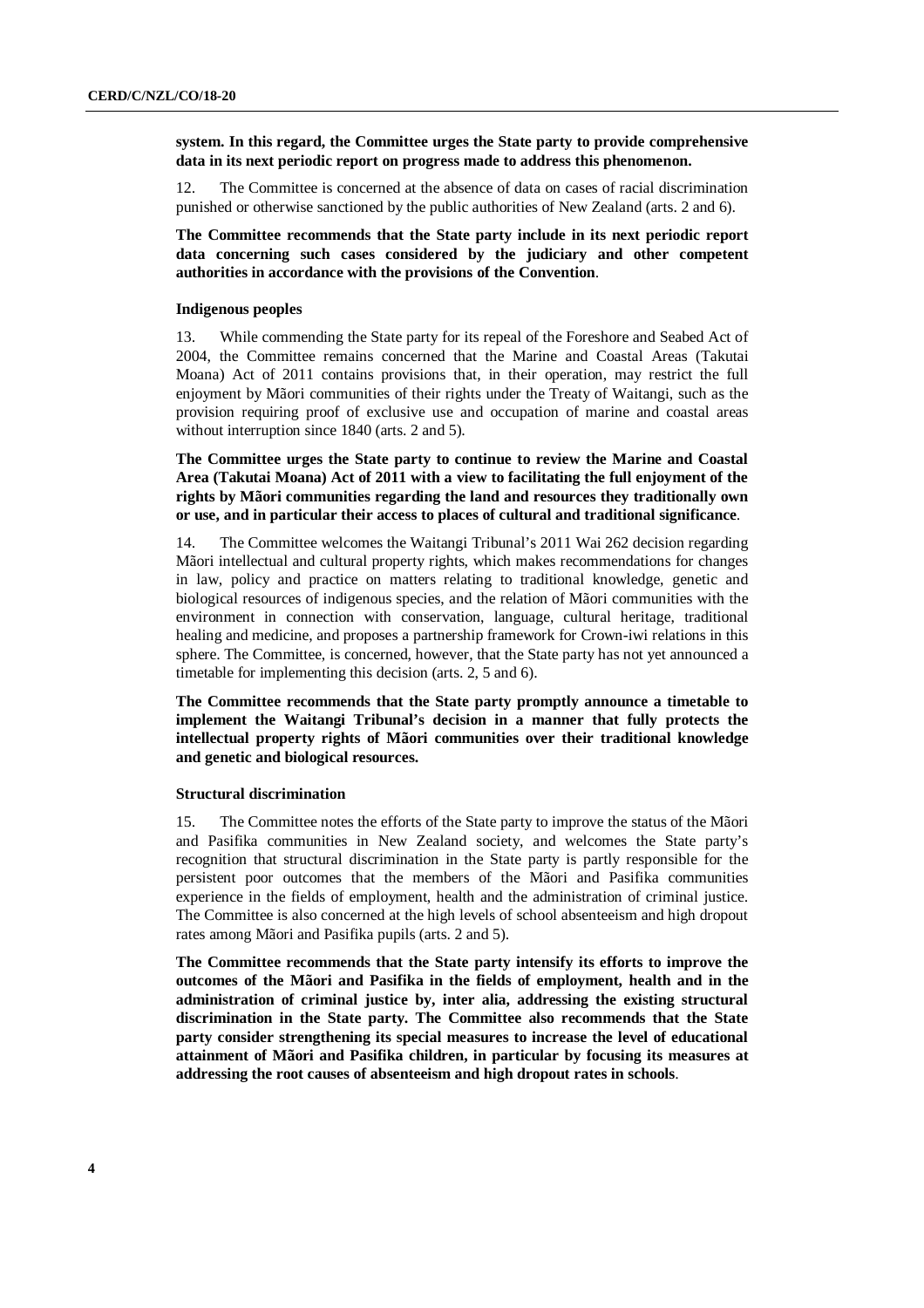#### **Discrimination against migrants**

16. The Committee is concerned at reports of persistent discrimination against migrants, particularly of Asian origin, in the labour market, including reports of inadequate recognition of their educational qualifications, which leads to their concentration in lowpaying jobs (arts. 2 and 5).

**The Committee recommends that the State party ensure the full and effective enforcement of the measures taken to protect Asian migrants, including targeted measures to strengthen equal access to the labour market in order to alleviate the concentration of qualified individuals in low paying jobs. The Committee further urges the State party to support a system for the objective assessment of their educational qualifications**.

#### **Languages**

17. While noting that the teaching of Mãori language (te reo Mãori) is part of the general school curriculum and the existence of Mãori Immersion Units, the Committee is concerned at the finding by the Waitangi Tribunal that the language is at risk of erosion. The Committee also notes that the State party has adopted a Pasifika Language Framework but regrets that the Mãori language strategy is yet to be elaborated. It is also concerned at reports of inadequate funding to support the preservation of community languages (art. 2 and 5).

**The State party should take specific measures aimed at preserving the Mãori and Pasifika languages, as well as community languages, by ensuring that adequate funding is allocated for specific programmes. The Committee also urges the State party to expedite the development of a new Mãori language strategy**.

#### **Consultations with indigenous peoples**

18. The Committee is concerned by reports by representatives of Mãori communities regarding the inadequacy of the consultations conducted by the State party before awarding deep-sea oil seismic, drilling and hydraulic fracturing contracts to commercial companies, under circumstances that may threaten these communities' enjoyment of their rights to land and resources traditionally owned or used, and before pursuing negotiation of Free Trade Agreements that could similarly affect indigenous peoples' rights. The Committee also notes the concerns expressed by representatives of Mãori communities concerning the adequacy and genuineness of the consultation process surrounding the enactment of the Finance (Mixed Ownership Model) Amendment Act of 2012 and the State-Owned Enterprises Amendment Bill of 2012 (arts. 2 and 5).

**The Committee recalls its general recommendation No. 23 (1997) and reiterates the importance of securing the free, prior and informed consent of indigenous groups regarding activities affecting their rights to land and resources owned or traditionally used, as recognized in the United Nations' Declaration on the Rights of Indigenous Peoples. It urges the State party to enhance appropriate mechanisms for effective consultation with indigenous people around all policies affecting their ways of living and resources**.

#### **Mãori freshwater and geothermal resources**

19. The Committee notes the recent decision of the New Zealand Supreme Court (27 February 2013) affirming that the Finance (Mixed Ownership Model) Amendment Act of 2012 does not materially impair the Crown's ability or obligation to ensure the rights of Mãori communities to freshwater and geothermal resources, as protected by the Treaty of Waitangi.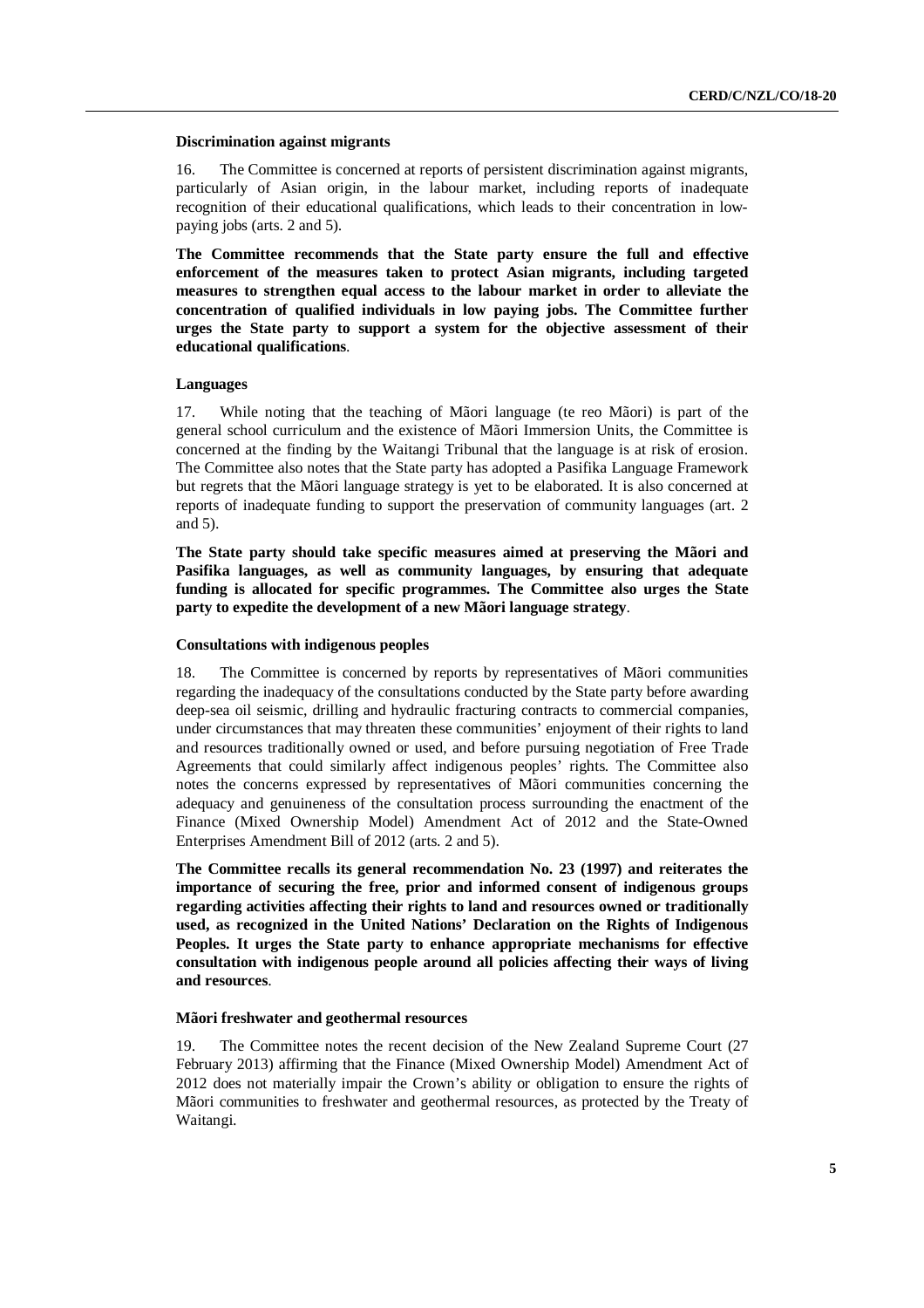**The Committee urges the State party to ensure that any privatization of energy companies is pursued in a manner that fully respects the rights of** Mãori **communities to freshwater and geothermal resources, as protected by the Treaty of Waitangi**.

#### **Detention of asylum seekers**

20. The Committee notes the intention by the State party to table the Immigration Amendment Bill of 2012, which provides for the mandatory detention of asylum seekers and persons falling within the ambit of the statutory definition of a "mass arrival", namely, those arriving in a group of more than 10. The Committee is concerned that this provision may have the effect of depriving persons who are in need of international protection of their liberty solely based on the manner of their arrival in the State party (arts. 2 and 5).

**The Committee recalls its general recommendation No. 30 (2004) on discrimination against non-citizens and reiterates its position that State parties to the Convention should ensure the security of non-citizens, in particular with regard to arbitrary detention. The Committee urges the State party to ensure that the Immigration Amendment Bill of 2012 accords to international standards in the treatment of persons in need of international protection so that it does not unfairly and arbitrarily discriminate against asylum seekers**.

21. The Committee welcomes the State party's decision to admit 150 asylum seekers from Australian off-shore refugee detention centres located in Papua New Guinea and Nauru. However, the Committee is concerned at reports that the State party is considering sending future asylum seekers to the said facilities, which has been criticized by the Office of the United Nations High Commissioner for Refugees (UNHCR) because of the conditions under which asylum seekers are detained and because of other problems (arts. 2 and 5).

**The Committee urges the State party to refrain from sending asylum seekers to the Australian off-shore detention facilities until the conditions meet international standards**.

## **D. Other recommendations**

#### **Ratification of other treaties**

22. Bearing in mind the indivisibility of all human rights, the Committee encourages the State party to consider ratifying international human rights treaties which it has not yet ratified, in particular treaties with provisions that have a direct relevance to communities that may be the subject of racial discrimination, such as the International Convention on the Protection of the Rights of All Migrant Workers and Members of Their Families and ILO Convention No. 169 (1989) concerning Indigenous and Tribal Peoples in Independent Countries.

23. In the light of its general recommendation No. 33 (2009) on follow-up to the Durban Review Conference, the Committee recommends that the State party give effect to the Durban Declaration and Programme of Action, adopted in September 2001 at the World Conference against Racism, Racial Discrimination, Xenophobia and Related Intolerance, taking into account the outcome document of the Durban Review Conference, held in Geneva in April 2009, when implementing the Convention in its domestic legal order. The Committee requests that the State party include in its next periodic report specific information on action plans and other measures taken to implement the Durban Declaration and Programme of Action at the national level.